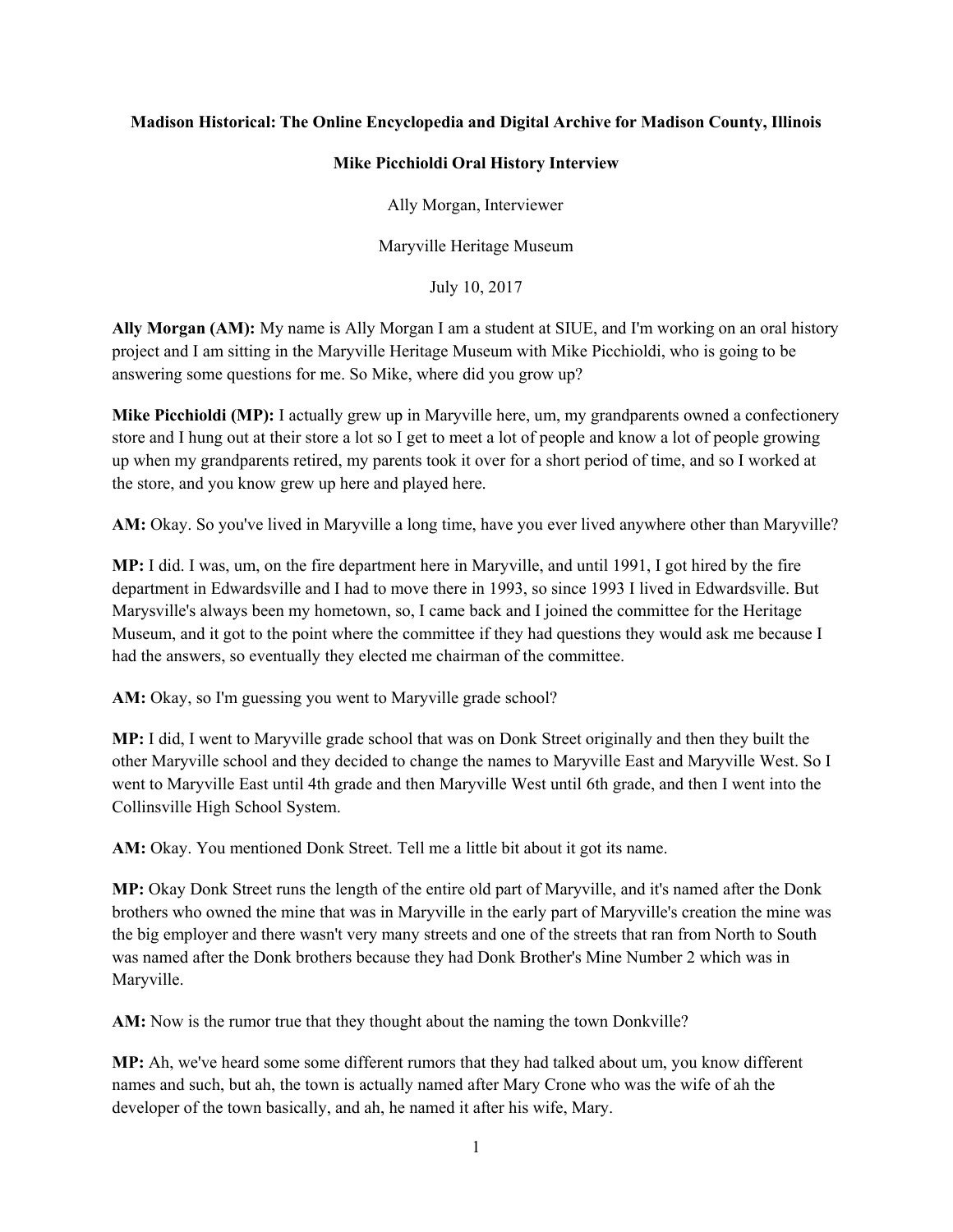**AM:** Okay. Different story than I have heard. So what made you decide to be on the Board of Trustees for the museum?

**MP:** Well, Maryville had their centennial in 2002, and um, my parents at that time were on the committee ah, that helped with the Maryville Centennial, after the centennial the museum was open for a short period of time and then it kinda declined off and a lot of the committee members quit or they had a couple pass away, so they decided for some reason it just didn't' seem like this was a priority anymore, um, I get to talking to some people that were part of the committee and I decided you know I had some stuff to donate to it, and I came up and donated and talked to 'em, and they said "Well you know show up for a meeting." So I started coming to meetings, and then like I said after about ah, two or three meetings they said: "Why don't you join the committee?" and I said "well, I you know I'd like to but I don't live in Maryville anymore, I live in Edwardsville." and they said "Oh that's not a problem, so I joined the committee and then after about 3 or 4 months like I said they'd have questions about stuff and I would have the answers for 'em, and they said: "We need to make you chairmen of the committee." So, since then I've been the chairman.

**AM:** Okay. So as a child growing up in Maryville, what are some of your favorite stories maybe from your grandparent's store, your parent's store just hanging out with your friends?

**MP:** Well, it was a totally different um, life. Ah, in fact I had just posted some stuff I have a Facebook page that I created called "Memories from Maryville" and I posted a lot of old pictures and facts and data and stuff about Maryville. My grandfather was an avid - amateur photographer and he took slides so he has a huge slide collection he passed away in 1980, and last year I decided that I was going to start digitizing it. So, I started digitizing these slides, there's over 50,000 individual slides and about two-thirds of the way through, and, posting these pictures it just reminded me of what a simpler life and what a fun time we had growing up in Maryville. The kids always came together as I said I posted a story about the Maryville Homecoming. The Maryville Homecoming has been going since 1938. As a kid, I remember we would come up and we would help the firefighters wash and wax the fire trucks and get em ready for the parade for the Homecoming, and you know our lives revolved around the parade. You talked to people, and you know, Maryville Homecoming came you had to have a new outfit to wear to wear to the Homecoming.

## **AM:** [chuckles]

**MP:** You know it was a big deal and businesses would close, and everything to allow the fire department to get as much money as they can because they knew that was for the betterment of the fire department which meant it was a betterment for the village. So the businesses even the the bars and taverns closed until later on in the night after everybody spent their money at the park then they would open up and let people come in for the evening, so, you know that was a fond memory I have of growing up is that everybody pulled together and when the Maryville Homecoming rolled around, everybody you know, participated my grandfather ran a cake stand for god I don't know how many years, probably 30 years, and every year, you donated cakes, one for each night, and they would have hundreds and hundreds of cakes because the people in town would spend the 40 cents 50 cents for a box of cake mix and make a cake and then bring it to the park for the firemen to make money off of and it was that was all pure profit for the fire department. So, there was a lot more pulling together um, as a kid personally, we played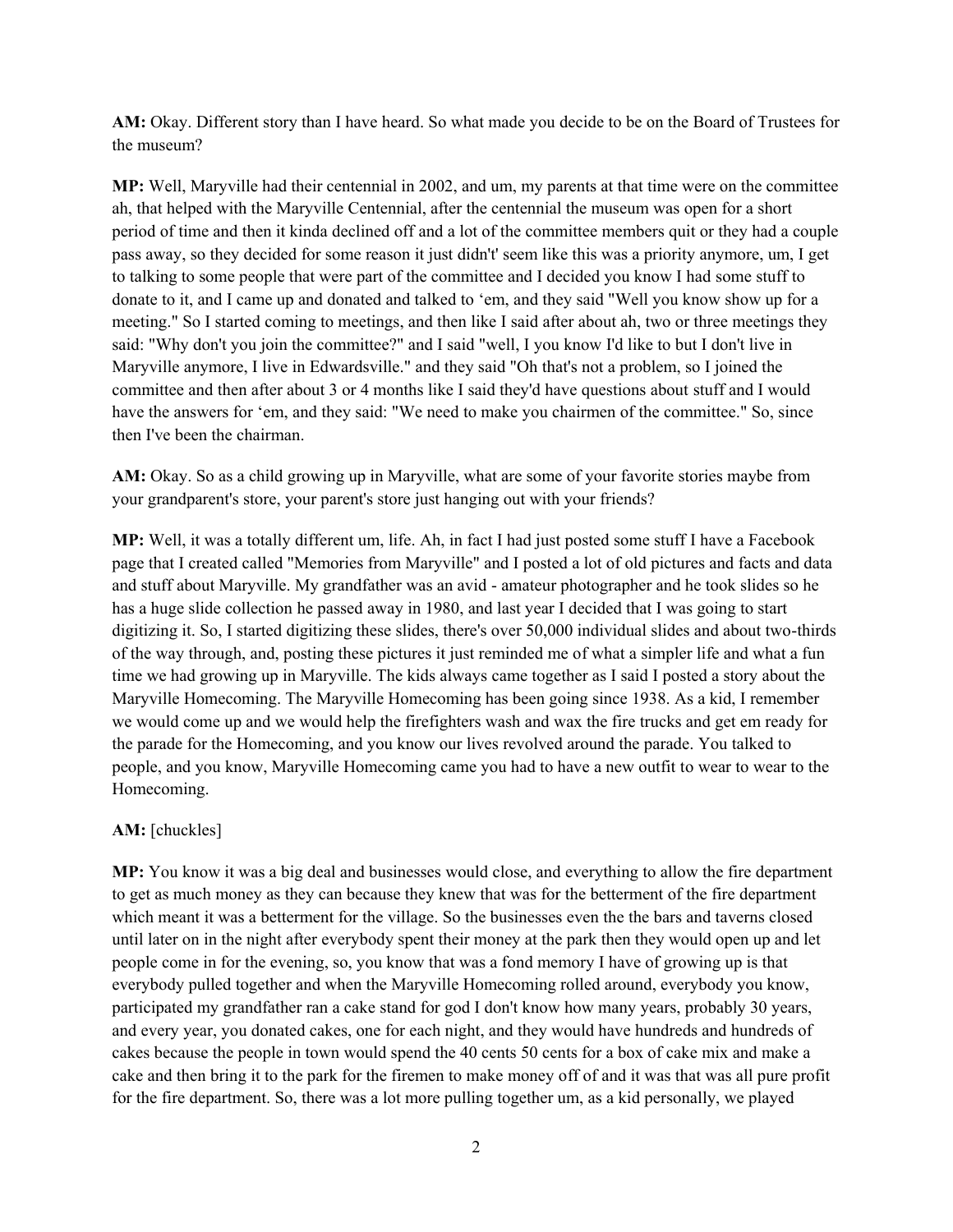baseball, during the summer we played baseball every day, there was a baseball field on the school ground up here on Donk Street we played at our or behind the Mother of Perpetual Health Catholic Church there was a softball diamond back there and we would play on there but it seemed like from sun up to sundown, we were either playing baseball or if we didn't have enough people we'd play Indian Ball or we'd play Pickle Wars or something. Um, they also had a ah, black top area at the Maryville school, and as kids we would play street hockey on there and all the kids would come together and we'd run around and we'd play street hockey and we made our own goals, so we were either doing some kind of sport, or riding our bikes, um, we had a bike tag that we'd play and all the kids would play it in the boundary was the east side of town, from 3rd Street to up Donk, all the way to Division Street, and you'd just play bike chase, one person would take off and hide, and everybody else tried to look for em, was kinda like a hide and seek game and ah, we would play that for hours and hours and hours and hours and then the streetlights would come on and everybody'd go home. So, that's kinda the simpler times we had growing up.

**AM:** Right. Okay. What was your favorite subject in school when you were in Maryville?

**MP:** Ahm, I was not a big fan I didn't like math, I didn't like reading, ah, science kinda interested me but I just felt like the way the teachers were trying to present it was too dry, when I got into junior high, they we had a science teacher who was more hands on experiential, and he would show us things and that peaked my interested more and I really enjoyed the science aspect of school, but, everything just kinda seemed too boring to me.

**AM:** [laughs] So what was your favorite part of school? Lunch, recess? [laughs]

**MP:** Recess was always fun because you got to meet and play and talk with your friends that were in different classrooms you ah, you'd go to school you'd see em on the bus, but then you'd be in different classrooms and you'd never seen each other until the end of the day again, when you had recess then you were able to at least mingle and interact with your friends.

**AM:** Okay, um, so, what did your - par- grandparents sell in their store?

**MP:** Um, they actually had a confectionery plus a um, gas station. And my great grandfather actually started the store, and it was originally on Donk Street where the Maryville American Legion building is now which used to be the Maryville Post Office, just a little south of Donk and Main Street. And they had their original building there, and they he had a blacksmith shop and a confectionery but they sold everything they sold miners clothing, they sold ah, the hard hats, the miner's hat's with the carbine lamps ah, the lunch pails everything that the miners would have used they sold in the store plus everything else, dry goods, and canned goods, and ice cream that they hand dipped and all that stuff.

**AM:** Okay, so, you talked about a little bit about the museum how long has it been around? [voices in the background / echoes]

**MP:** Ah I know they started this around 2002, and they were doing the - yeah we can pause a minute. [to other person] She's doing an interview for school so [voices]

AM: We had a brief interruption once somebody came into the museum so Mr. Picchioldi is going to go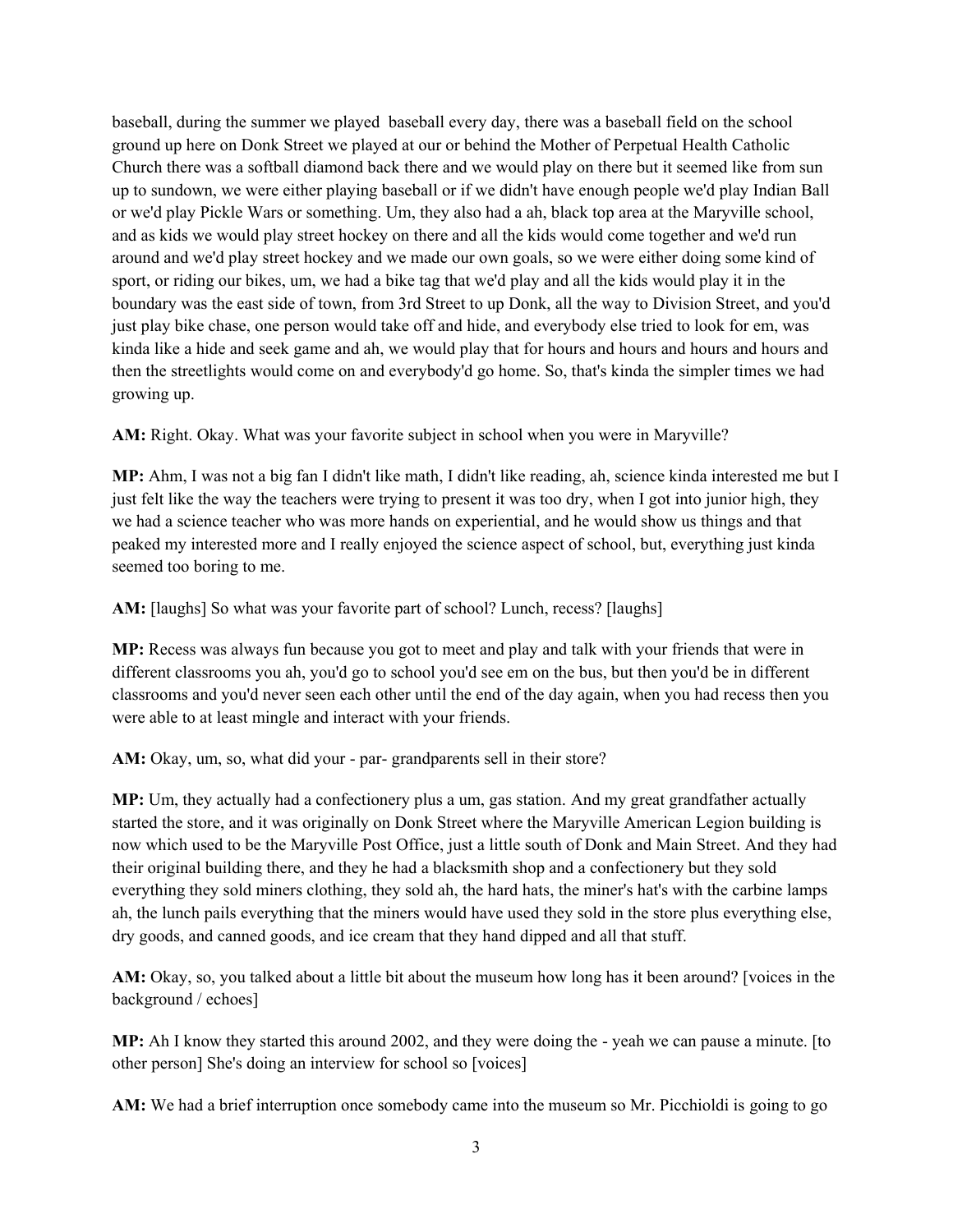on and tell me how long the museum has been around.

**MP:** Ah the village started a committee in preparation for the 2002 centennial for the village, so the museum pretty much has been around since 2002, the only occupants of the museum prior to the ah, to the start of the museum was the fire department was still here, in 1994 they moved into their new building so this building pretty much sat abandoned, ah, as storage for stuff until they decided to convert it to the museum around 2002.

**AM:** Okay. How many exhibits do you have? Or how many items do you have in the museum?

**MP:** Well, the museum is kinda in a fluster right now, we had some mechanical issues and then we had a water leak this past year, the floor was very bad, two years ago, so they decided to, um, completely resurface the floor so all the displays and exhibits had to be removed from the rooms so they could redo the floor so when they did that, that they took all the artifacts and such that we have out of the cases and moved em to another part of the building upstairs, well then they got the floor done, and decided that the air conditioning wasn't working so there was no air conditioning in this, so it's we'd come in here to work and it would just be sweltering and we'd open the doors to the old firehouse to try get some airflow, but am, so then we decided we would set up a temporary display for last year's Homecoming, and then ah, this year we were going to start developing you know how we wanted to set the displays up because we wanted to set up for different aspects of the village life, ah farming the community, the churches, the businesses, and then we had a big water leak in here and it flooded a portion of the building, so once again we had to move display cases and such out of the way, try to take care of that and got that fixed up we're trying for a community development grant. So, if we get that grant which they're anticipating that they are, [voices] oh. - So if participating in this community development grant which is going to be a big ah disruption to the museum also, so, we didn't want to spend a lot of time fully stocking all the displays until we find out exactly what's going on with that, and cause we didn't want to carry everything down from upstairs, put em the cases, and then having to move everything again, so, we decided we would just stay in a state of flux until we decide you know, what's going to happen with us. Um, we're in the portion of the museum right now that up until this past winter was the police department. This was the old police department building. They moved out prior to 94' also, but, this building had been used for storage for the public works department so this section of the building was an absolute mess, over the last two months they cleaned this place up, and decided that we would use this for a temporary display area until the main portion of the museum could get ah you know back to normal. So, we have some displays in here which is just a kinda sampling of what the museum has, we have a some items from past Maryville Homecomings, we have some of the mining and train items because the train used to go right through the area the village by the mine, and they played a very important part to this you know the village becoming what it is, there's ah baseball which was a big item for Maryville. Maryville had a big baseball community, up to 16 professional baseball players came from Maryville, ah, we have some items we round the fire department because once again the fire department and the Homecoming played a very important role in the village, ah, and then we have some items from of the local businesses, some farming items, ah, apple button, and bullion kettle, a thrashing machine, so just some of the items of life growing up in ah the village of Maryville is on display here, ah we just decided we just wanted to do a little sampling so that people could see what kinda items we have and what we're looking for.

**AM:** What is your favorite item in the museum?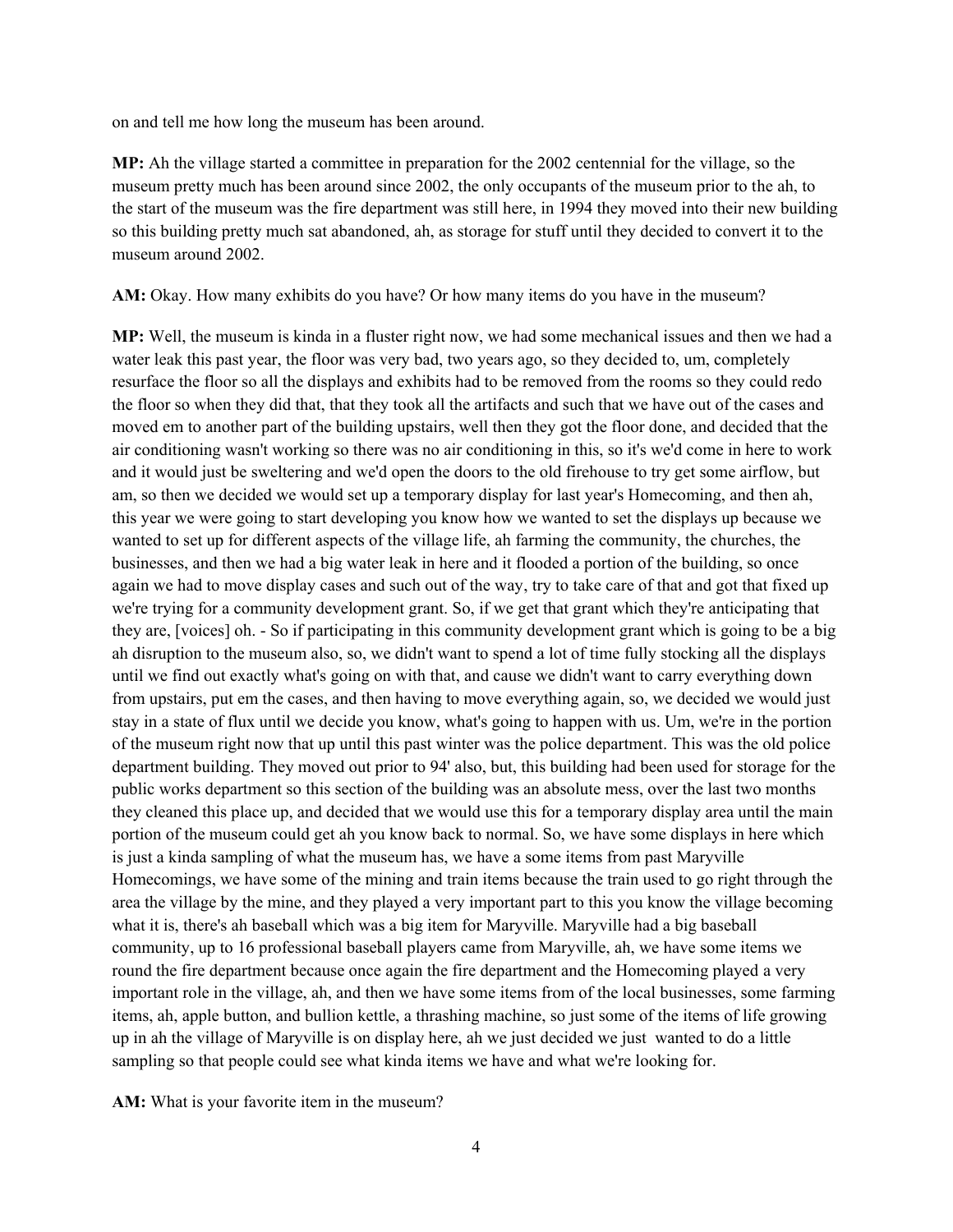**MP:** Um, up until recently, ah, I either had seen or had experienced some items of the museum in particular um, one of the items which is my favorite is that we have a 1958 sea grey fire engine that's in the museum that was the Maryville Fire Department's engine it was purchased entirely from proceeds raised from the Maryville Homecoming over the years so leoneit was there - the first motorized apparatus was from 1939, so from 1939-1958 they had one piece of motorized apparatus in 1958 they got a top of the line Seagrave Fire Engine that was like the best at the time, it was like considered the "Cadillac" of the fireman apparatus, so that's piece was originally a backup backup on the fire department when I was in on the fire department in the 1980s, and we decided well, let's fix it up and make it more of a showpiece so the fire department worked all together we stripped it down we ah, polished or not polished but sanded and got it ready for preparation for painting one of the members of the fire department, Kirk Mueller owned Muller Auto Body and he painted it entirely for free so we had this 1958 Seagrave upgraded in the 80s ah we took it to the Saint Louis Fire Show that they had in September they had a parade and a fire apparatus show and it won first place in its division back in the 80s and ah when the fire department moved, they decided to let it be on loan to the museum, and it still runs it leads the parade every year, and that's pretty much a really nice showpiece of the museum is this fire truck.

#### **AM:** What made you decide to be a fireman?

**MP:** Ah, growing up, in Maryville, I had two grandfathers that were both volunteer fireman in Maryville, um when I was about 10 year old, I started running on fire calls with my grandfather, and if we were at home they lived right next door and if - back in those days in the 70s, they had a fire siren that alerted the volunteers that there was a fire so any time day or night if there was a fire the well lemme get back to how that goes, there was a button here at the firehouse that rang the siren, every night at 9 o'clock, somebody would come up here one of the firefighters was assigned for certain amount of time and they'd come up and they'd ring the siren at 9 o'clock and that notified everybody that it was 9pm. So did they did that every night well eventually they got a timer that they put on and that would go off at 9pm but during the course of a fire, the fire department in Maryville had a fire phone assistant so a couple of the taverns in town had fire phones, a couple of the business in town, my grandfather and grandmother's confectionery store, ah Leoni's in Maryville they had fire phone because Mr. Skip Leoni's was on the fire department my grandfather was on the fire department so they had these fire phone there wasn't a full time police department, as far as having an actual police station, ah, at the time, so if the fire phone rang, one of the firefighters or somebody there at the taverns would answer the fire phone and get the information where it was somebody would bring the information and come up to the firehouse and they'd blow the siren, and then they'd wait for somebody to show up and they'd tell them where the fire was and such. So, when I was about 10 years old, whenever the siren would go off, I'd run over to be with my grandfather and whether he'd be responding from the store or whether he'd be responding from home, I'd jump in the car with him and I was in charge or turning his blue light on which all the firefighters had these blue lights to notify you know the traffic that they were a firefighter and I'd ride to the fire with him in his car, so, from about 10 years old up until I was 18, I did that with my grandfather until he retired. Well then, ah, when he ah, retired, it was just a kinda come up here and hang around and see what was going on when you heard the siren, well when I was 18 years old then I joined the fire department and became a member of the fire department in November of 1980. Ah, and I was really ah, pretty much into it, I took as many classes as I could and ah, took trainings and such and in 1984 I was actually promoted to fire chief so I was 24 year old and I was Fire Chief for the fire department in Maryville. And uh, I had never had aspirations of being a career firefighter I went to school to be an architectural designer, I got a degree in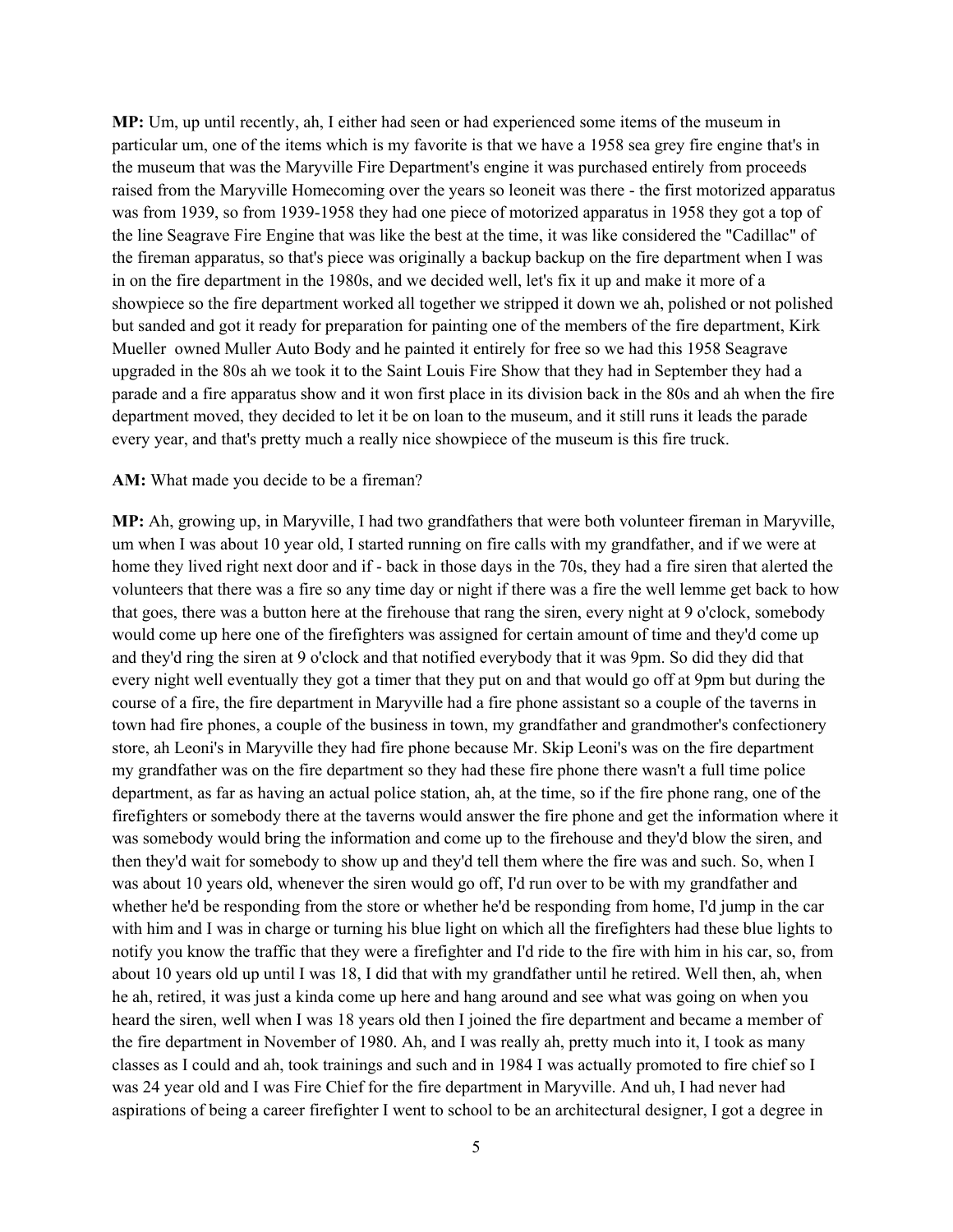architectural design went to work for a business that ah did ah large doors for aircraft hangars and banks and cold storage and I hated it. I hated sitting with a tie on behind a desk doing drawings. So, I applied for some fire departments in 1991, and I was hired by Edwardsville and became a career firefighter, paramedic, and worked there 21 years, and put 16 1/2 years years on in Maryville and so, my grandfather's ah both grandfathers who were firefighters were pretty much the inspiration of what got me interested in the fire department.

**AM:** So what would you say was your most memorable fire call?

**MP:** Ahm, I'd have to say that it was Alfonzo's Pizza. Alfonzo's used to be located just north of the downtown area and ah, it was called Schiber ah, not Schiber Court. It was ah little plaza just to the north of Bobby's and the Red Apple and that's where Mike Palucchi started his Alfonzo's Pizza. But we had a big fire in there one night, ahm, and Alfonzo's was pretty much destroyed so they vowed to rebuild so over the course of several months they started to rebuild and they were almost finishing the process and a plumber's pipe caught the building on fire again, and it burned down for the second time from its present location was.

## **AM:** Wow.

**MP:** So we had two fires at Alfonzo's Pizza over the course of a couple years and completely destroyed the building just because of the way the building was made it was hard to enter to fight the fire, and by the time we could get somebody into the building, because of you had one door in and out, by the time that we could get somebody into help with interior firefighting now that it was already into the roof and such and it was we were able to save the buildings and the businesses on either side, but Alfonzo's was pretty much destroyed. So, that was that's one of my most memorable fires that we've had.

**AM:** Okay. Alright. Um, do you have children?

**MP:** I do. I have 2 stepchildren and 1 daughter who's a sophomore in high school, I have a son and his wife and 2 daughters that live in Columbia, Illinois he's a CPA for the farm burea of that area of Illinois, I have a daughter and her husband and her husband and son that live in Edwardsville and she's a CPA and works for Skefoll and Nicholas over in Saint Louis, and like I said my daughter who is 15, she's gonna be a sophomore at Edwardsville High School, and three grandchildren

**AM:** Okay so, oh wow, Congratulations. So, what does your wife do for a living?

**MP:** My wife is the trial court administrator for the third judicial circuit of which includes Madison County and she works in the chief judge's office in the Madison County Courthouse.

**AM:** And how did she feel about you being a fireman?

**MP:** Well, she pretty much just had to suck it up because when I met her, I was already a firefighter in Maryville and ah and already in Edwardsville I started in 91, and got married in 99 so so I was already a firefighter when we met so she knew how it was and you know, there was times where we'd go to do something and I had to leave because I was going to a fire or something else.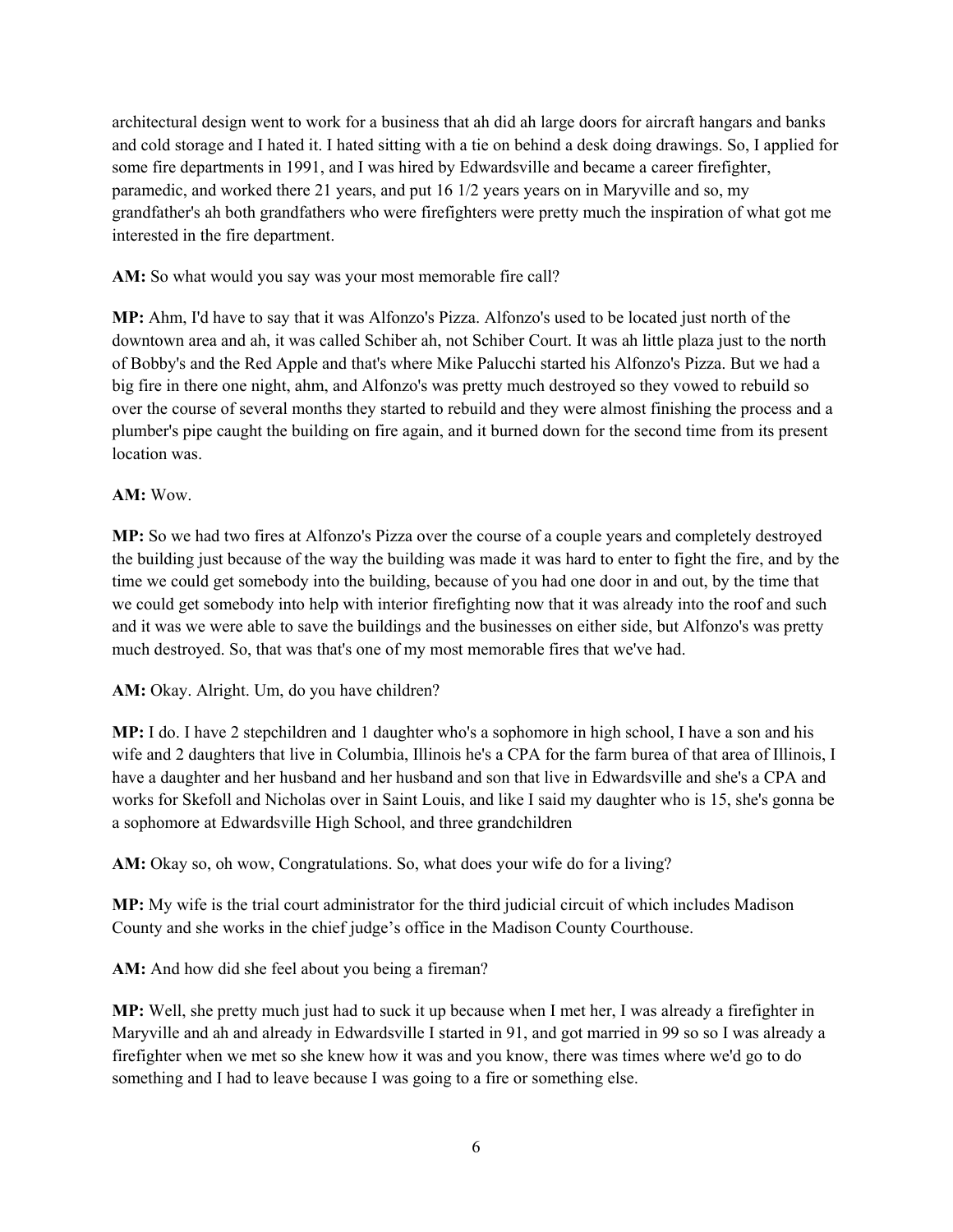**AM:** So what's the difference in being a volunteer fireman and a paid fireman? What - like how did that differ for you? Other than the pay, obviously.

**MP:** Welp, yeah, you know fire doesn't differentiate between whether you're a volunteer or for a firefighter, fire burns the same way regardless, it's all about the amount of time you spend training and preparing yourself ah there's some volunteer fire departments Maryville one in particular they're very good department as far their training goes, getting their people ready and prepared to fight fires they allowed them to go outside of the department to do trainings they had some guys go up to Champagne Urbana this past June to take some training classes up there which are always beneficial, um, so they they have a very good training program. The only real difference is you're getting paid to do a job, and you're volunteering to do a job, but in regards to do you fight fire differently? No. Do you die the same way, yes. It's just's that you've got some people that do it for love of the community love of being a firefighter and then you've got some that do it because it's their job, but you've got some people that are paid to do that don't love it as much doing the job as volunteer firefighters. You've got some volunteers that don't love it as much as career guys, so I mean it's it's not a whole lot different than some other jobs it's just that when you have a small community you can't afford to pay for 15, 20 career firefighters to be there all the time. So, there's a little bit of difference in regards to ah, you know one gets paid and one doesn't but as far as the fires go, it's just pretty much the same, and you've got guys that are professional fire fighters that are volunteering and you've got professional fire fighters that are paid.

**AM:** So what's the difference between a small community and a big community as far as like the feel of the fire department?

**MP:** Um, growing up in Maryville the fire department was always a centerpiece of things that went on, um, Santa Claus would come to visit the village ya know on Christmas Eve, well, Santa Claus would always arrive on a firetruck, so the fire truck would come up and Santa Claus would get off the fire truck, and he'd meet with the village kids and hand out a little treat bag and such. Ah, if there was anything going on, as far as, ah, community service that needed to be done, a lot of times the fire department would have their people come up and help and assist with that. In a larger town, of course you got much more things going on, and the fire department is usually busy fighting fires and running emergency medical calls and that and they don't have as much time to participate community wise ah, I know in Edwardsville we try to as much as we could if there was like a subdivision ah picnic or party we try to have a fire truck stop by so that the kids could see it and interact with the community and such. But it wasn't as much as a centerpiece as it was in a small town usually in a small town either you had a family member or you knew somebody who was a volunteer firefighter a lot of the business owners because they were in town all the time, they were part of the fire department because they were here and they could leave their job and come and assist in a fire or something, so the fire department in a small town always seemed to be more of a centerpiece of the village or the town and they participated in the betterment of the town just all all over.

**AM:** Does the village or the fire department in the village still anything to do with Santa Claus coming?

**MP:** They do. They have a Santa Fest every year, the museum is going to try to get involved with that this year, um, growing up in Maryville at the intersection of Main and Donk Street they always put a Christmas tree up every year in the middle of the intersection and it would be lit up well after about 3 or 4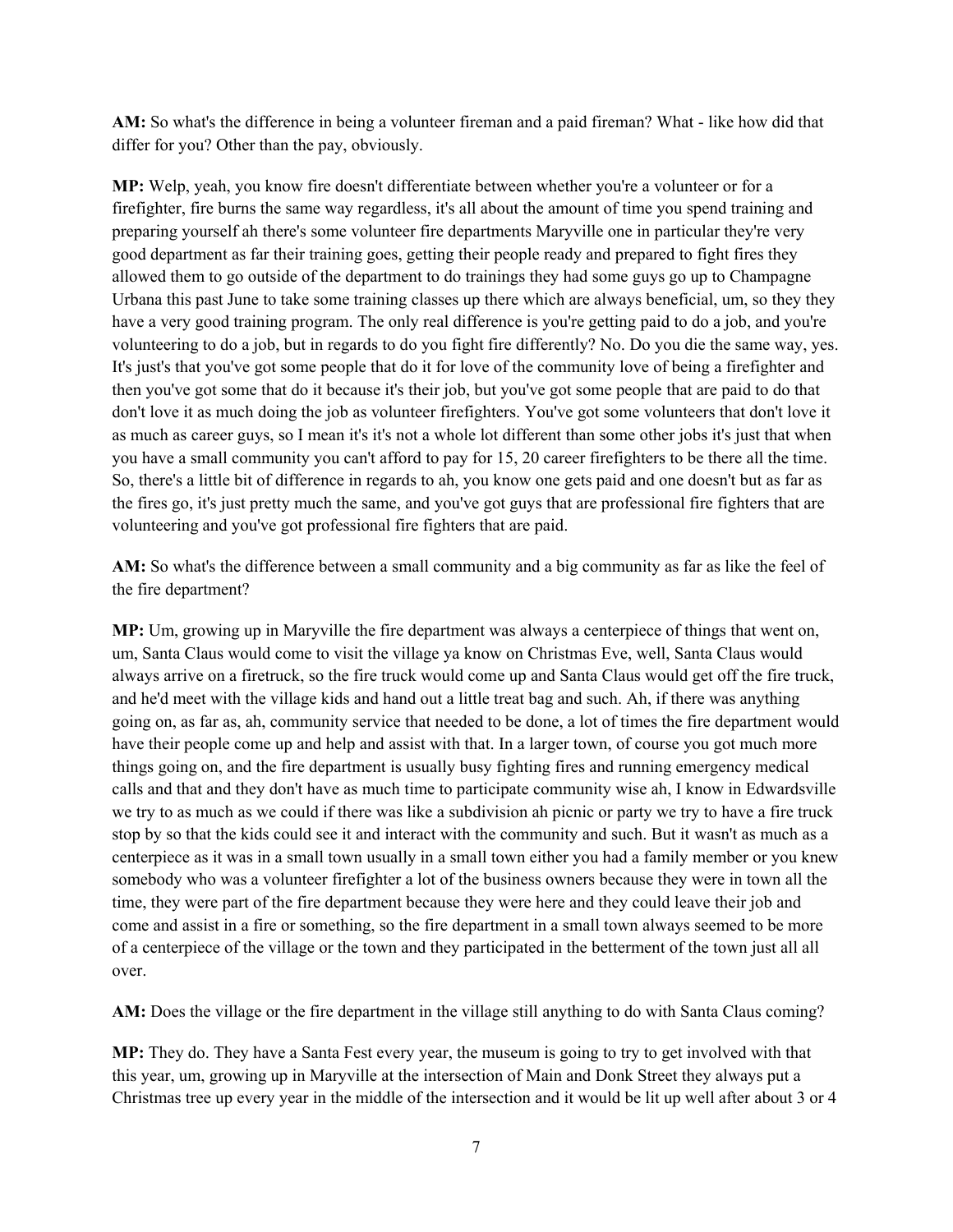years of someone running into it [laughs] after leaving the taverns they decided that that wasn't safe anymore so they put a fire or a Christmas tree lit up in front of the fire house which is the building that we're in. So we're hoping that this year to be able to erect a Christmas tree and have it lit out in front the museum like they used to do back in the 60s and 70s. We've talked to the fire department about their Santa Fest that they have, and we're talking to them about having Santa Claus on his way to the firehouse stop at the museum and have a chair set up by the tree to meet kids like they used to do back in the 60s and 70s and then he'll spend a little time here and then he'll move onto the Santa Fe St that they have at the fire station.

## AM: Okay. So you're retired now?

**MP:** I am. I retired in 2012, um, not by choice I was injured during a training incident, and I had to have some severe major back surgery, so I had 21 years in on the career side, and almost 31 and a half total in firefighting and ah, pretty much the doctor said there was going to be limitations to what I could do, what I couldn't do, and so it was time to move on.

**AM:** You keep mentioning training and that you've had a lot of training where all did you go for your training? Other than the actual local fire department?

**MP:** Well besides my ah I have an associate's degree in architectural design, I went back to school and I have an associate's degree in fire science um, I've obtained pretty much every certification through the Illinois State Fire Marshall's office I could and I had took trainings at various departments or through SWIC when it used to be Belleville Area College um, I went to Champagne Urbana to the Illinois Fire Service Institute and took trainings, we had trainings that come into the department in Edwardsville that I'd get certified doing things, ah so yeah I held about 18, 19 different certifications through the state fire marshal's office and such and, so any time I had an opportunity to get something right to be certified I took the chance and went and did it.

**AM:** Which certification is the one you are most proud of?

**MP:** Ah, fire officer #3, they ranked they ranked it fire officer #1, 2, and 3, and that was the hardest course was to take there was ah several courses in tactics and strategy and management, and such as that and ah, that took me the longest to get it to that point. That's one that I'm quite proud of.

**AM:** Okay. Was there one that you maybe needed more than others that you used more the stuff that you learned?

**MP:** Ah. The fire office with the management and how to deal with ah employees and people and such and some of the tactics and strategies side of it um, that was usually the one that was most beneficial in regards to to ah, being an officer on the fire department. Also, we had one for um, fire instructor, which I have my fire instructor 2, which is like one of the highest ranks which you can get to fire officer trainer 1 and 2 so that allows you teach and sign off on other ones ah, prolly the one that I worked the hardest at that I was most proud of on out of any of my certifications was with my paramedic certification. Um, we helped initiate myself and several others when ah the department in Maryville here in the around 1982, we started an ambulance service when we were notified by the funeral home that was providing [sic] service to us from Troy, that they no longer wanted to cover Maryville, so we were forced into starting an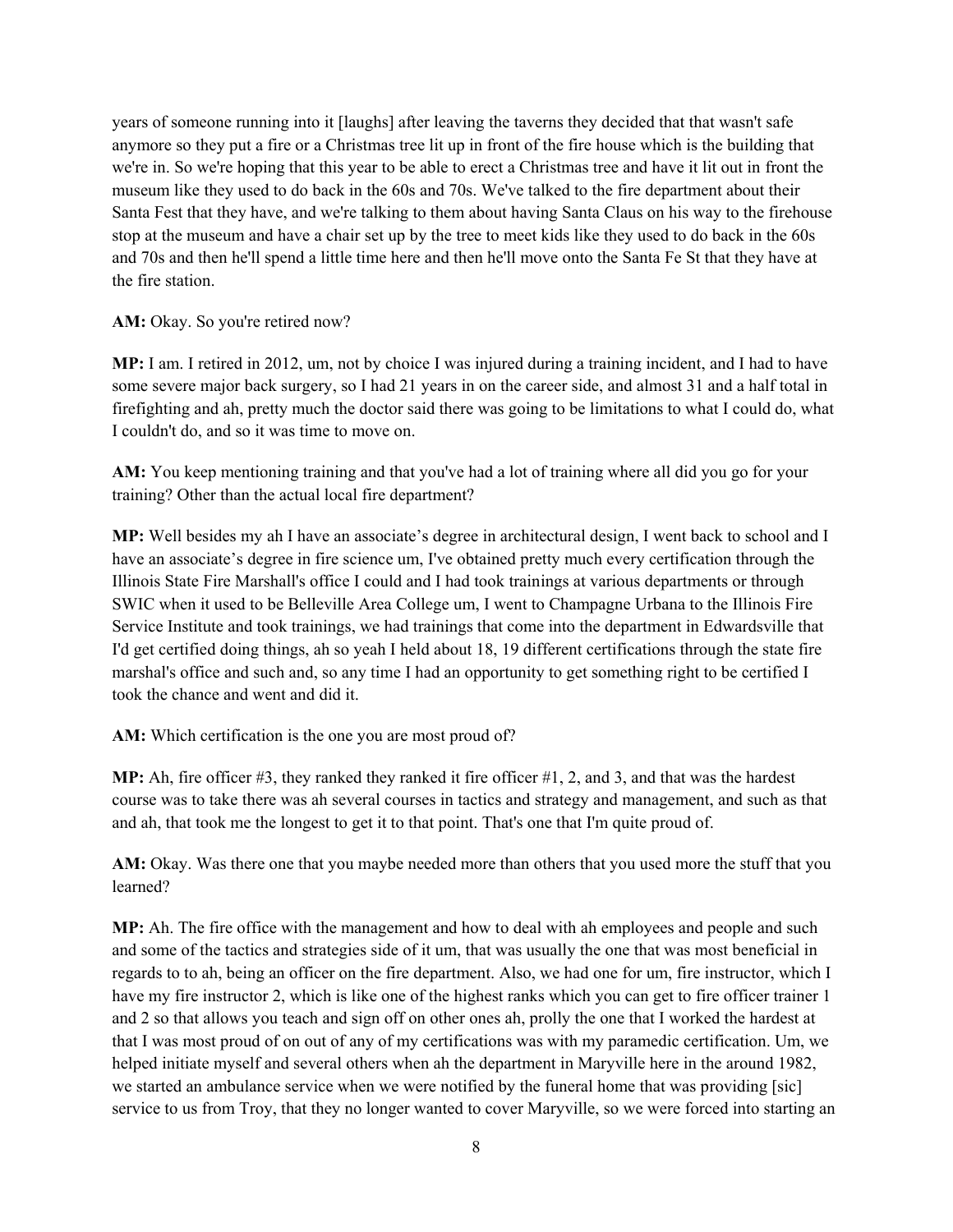ambulance service [name in audible] bought a used ambulance, we all worked together to get it ready, and once again Kurt's auto body in Maryville painted it for us and got in ship shape and we began ambulance service around summer of 1982, um, back around 84 then, we approached the village to go into at the time the state of Illinois had what they called emergency medical technical intermediate which allowed us to do some different things that basic ambulance services couldn't do we could defibrillate somebody that was in cardiac arrest or start IV's or advanced airway techniques and the village agreed that they would you know let us take on that responsibility so we sent guys through training through Anderson Hospital and they got certified at the intermediate level, I was one of the first ones, so we were able to provide a better service to the community, with an ambulance service that helped to save more lives, and then, after several more years, they the department convinced the village to go the paramedic level this was in the 90s and then they agreed so now they got two ALS "Advanced Life Support" Paramedic ambulances that the fire department provides.

**AM:** Very nice. So, are - are the paramedics in Maryville also firemen or... okay?

**MP:** Yes. Yeah, they're ah, the paramedics ah that they have on duty are usually firefighters for the village ah there's some that they use that are part time paramedics and aren't firefighters but there are some that are both and ah if there's a fire the guys that are there on duty will you know respond with fire truck too.

**AM:** Okay. So did you prefer being a paramedic or a firefighter?

**MP:** Always preferred better being a firefighter. Little more action

**AM:** Why is that? A little more action? [laughs] okay.

**AM:** There was something else I was going to ask.... so, do you any of your friends still live in Maryville from when you were a kid?

**MP:** Oh yeah. Yeah I've got several friends that are still here um, I've got friends that I met when we were in grade school ah back in you know 70, 71, that I'm still friends with today. Which, you don't have that a lot with growing up in larger towns people you know move on, and parents move on, but I've got it a handful of friends that I've been friends with since you know, 1970, 71.

**AM:** What are some of the craziest things you guys did as kids?

**MP:** Um...

AM: That you're willing to share?

**MP:** Um, the this bike chase thing that we used to do the ah one of the rules of this was that you had to stop physically stop the person on their bike, um, so that was pretty much the only rule how you stopped em was up to you - I mean there was times when we you know strung a rope across the road, or we waited for them to come riding down one of the alleys and we threw our bikes out in front of them to stop em, and yeah there was a lot of scrapes and cuts and such so that was that was pretty crazy ahm, you know we'd ah, chase the fire trucks on our bikes sometimes, you know when it was somewhere close to town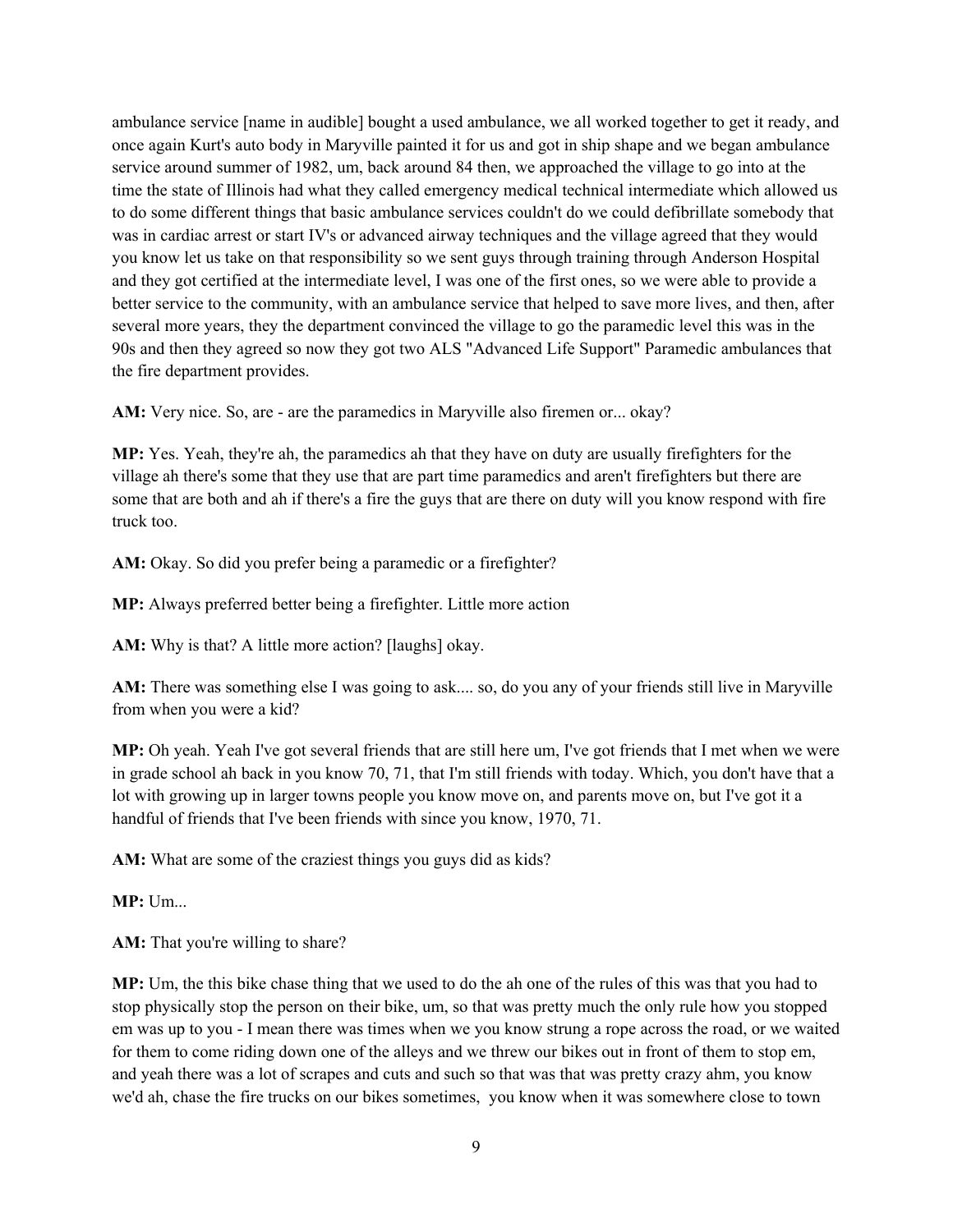and you know we'd help them drag hose and stuff like that so, we didn't never do anything crazy illegal or anything you know, that was just never a thought of ours ya know, our stuff motto [sic] was how could we do something and be adventurous and not get hurt. [chuckles]

**AM:** So did you guys ever play on the railroad tracks?

**MP:** Yeah, we played on the railroad tracks we had some friends um, but ah, that lived close to the railroad tracks and they would always jump the rail cars, and ah the one friend of ours, he ah his specialty is he would jump in the scrap cars and he'd start looking for bicycle parts and he would just start throwing them off the train, and after about a mile, he'd jump back off, and he'd go back and he'd start collecting all these parts well then he'd would make bicycles from these parts that he had got off the train, and ah,this was back in the 70s and at one point he had a 15 speed Schwinn bicycle that nobody had ever heard of before and they'd never made a 15 speed - the 10 speed was the you know, the big thing at the time, and he had a 15 speed bicycle that he'd made from scrap parts that he'd get off the train.

**AM:** Okay. How fast did the train go through town that you could jump on and off of it?

**MP:** Um, luckily, there was kind of a as the train would come into Maryville, there was a slight incline, so it would slow down a little bit, and it was it was slow to the point where if you were running next to the train car, it you were going at about the same speed so it was easy to grab hold of the rail and run alongside of it and jump on, I was never that adventurous, I never, never wanted to jump on the train car, so...

**AM:** Okay. I always thought it would be fun [laughs]

**MP:** It always looked like fun but when you're standing right next to it, and the train's going past you, the fun kinda leaves. [laughs]

**AM:** Right. Okay.

**AM:** Um, I have all these questions, and you start talking, and I forget

**MP:** I know it was through the 70s that the train was still running through here, ahm, but I think it was during the 80s that they they the train stopped running the tracks were abandoned for a long time, and then um, back in the 90s the Madison County Transit District purchased um, the railways and then they ripped em out and put bike trails and such in....running businesses continued village of Maryville, Jim Morgan's barber shop, he's got the ah, continuously running business right now. In regards to that. Um, the village of Maryville would not be around today if it wasn't for the two grocery stores that were in town, Leoni [?] and Sons and Picchhioldi and Sons [?] um, back in the mine was before it was getting ready to close, the mining industry was really starting to slack off and the mines to the advantage of the lack of productions and because the mine was getting mined out basically to lower salaries because if you didn't want to take a lower salary, well then they could just fire you because you know they didn't want to pay a higher salary so a lot of the miners took a lesser salary well the two stores in Maryville, Leoni's and Picchioldi's not only sold confectionery items but then I guess that they had dry goods and they had canned goods, and something that is unheard of today is they offered credit. So the people that brought money because they didn't make as much money in the mines and didn't have enough food to feed their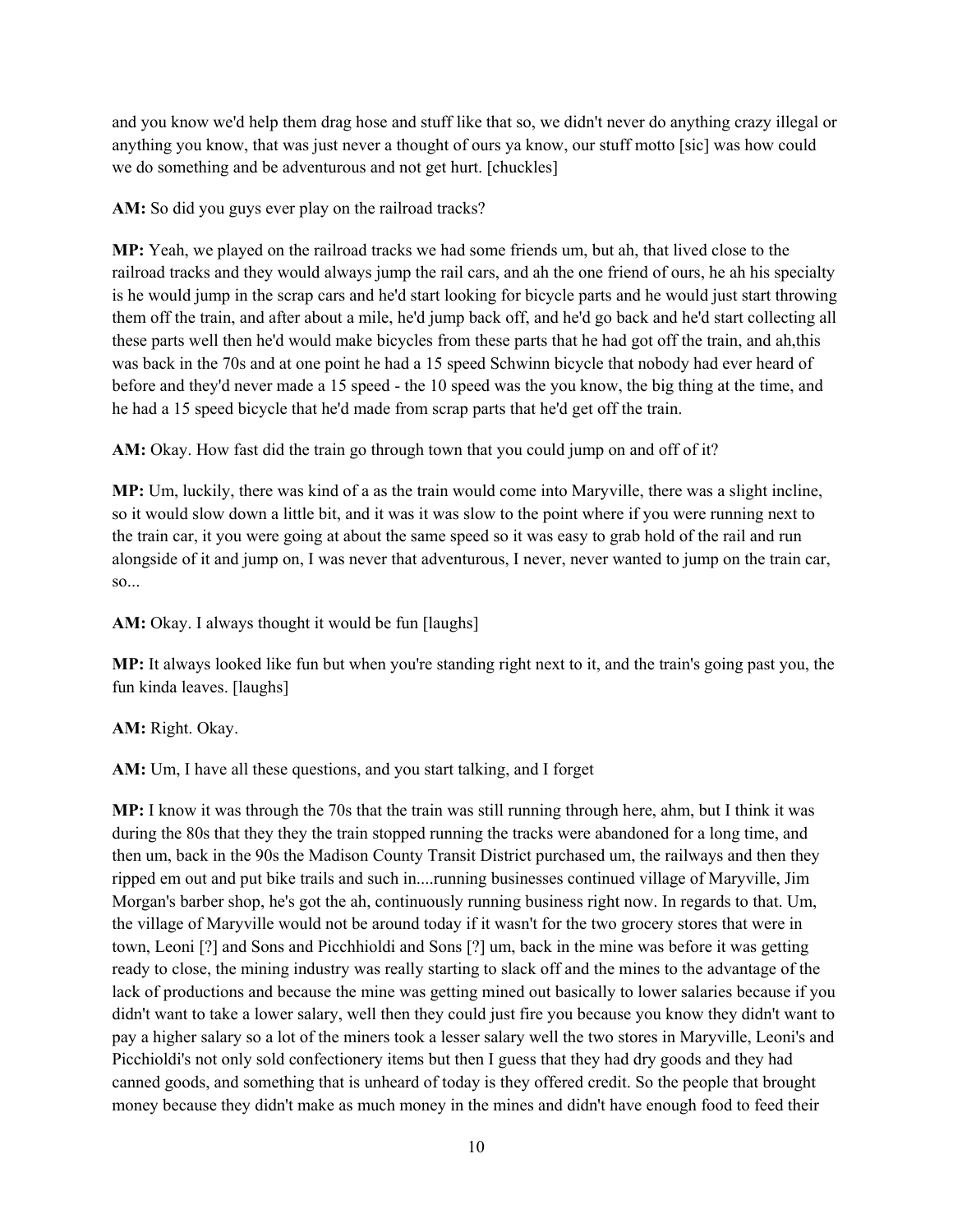families could come in and get items and put it on credit and then at the end of the month or the beginning of the month they could come in, and make a payment to on their credit. Ahm, I know my grandparents both died and Skip Leonie and his wife both died with people still owing them money because they ran credit for so many years and they died off before these people could pay them off. But if it wasn't for these two businesses offering credit, the village would have disappeared because people would have moved out looking for other employment somewhere else. So, because these two businesses allowed people to buy on credit, not only food items but a lot of kerosene, coal oil, ah tub warm and light their homes and it was offered on credit and that kept the village going.

**AM:** So your last name is Italian?

# **MP:** Yes

**AM:** Is that correct? Okay, when did your family come here - to the United States?

**MP:** My great grandparents came here I believe it was 1900 or 1901, my great grandfather came over several times, ah, by himself and then he and his wife come over and they settled in Spring Valley, Illinois up North for a small amount of time, um, they moved down here around 1910, my grandfather was born in 1908, and they had the blacksmith shop and such ah, that he was running with the confectionary it was called Anton Picchioldi's at the time and then ah my grandfather took it over in 1920 and changed the name to Picchioldi and Sons and so they've been around here since the very beginning of the village of Maryville.

**AM:** Was Maryville settled by a lot of Italians like Collinsville? Or was it?

**MP:** Yeah I think that there was a lot of Italians that come into the village there was ah there's still you know there was Picchioldi's and Leoni and Mazzano and Valino, and Velzanno and you know those are all Italian names that lived in Maryville. Um, 2014 I ah took a family trip with my wife and daughter and we went to Italy and one of the places we visited was Locana, Italy which is in the northern Piedmont region of Italy and that's where my great grandfather Anton Picchioldi was born, so we took a walk through the cemetery and the headstones in the cemetery in Locana you have Volinos and Belzanos and Picchioldi's and you know all the names that I recognized from Maryville were also in Locana.

AM: So they all found themselves here together? That's kinda cool.

**MP:** Yeah yeah.

**AM:** Okay, so what other industry was there other than the coal mining era and then the two groceries was there anything or?

**MP:** Well, coal mining was the big industry that was the draw, um, obviously things that came into Maryville to they wanted to basically start businesses that would get into some of that money there was at a time there was 14 taverns in Maryville there was boarding houses, there was prostitutes, um, so, you know where you had these single miners that would come and they would ah work in the mine six days a week and then on Sundays they would visit these prostitutes and go to a taverns and um, yeah, there used to be a movie theater, there was a cannery, there were several bakeries and they were all located within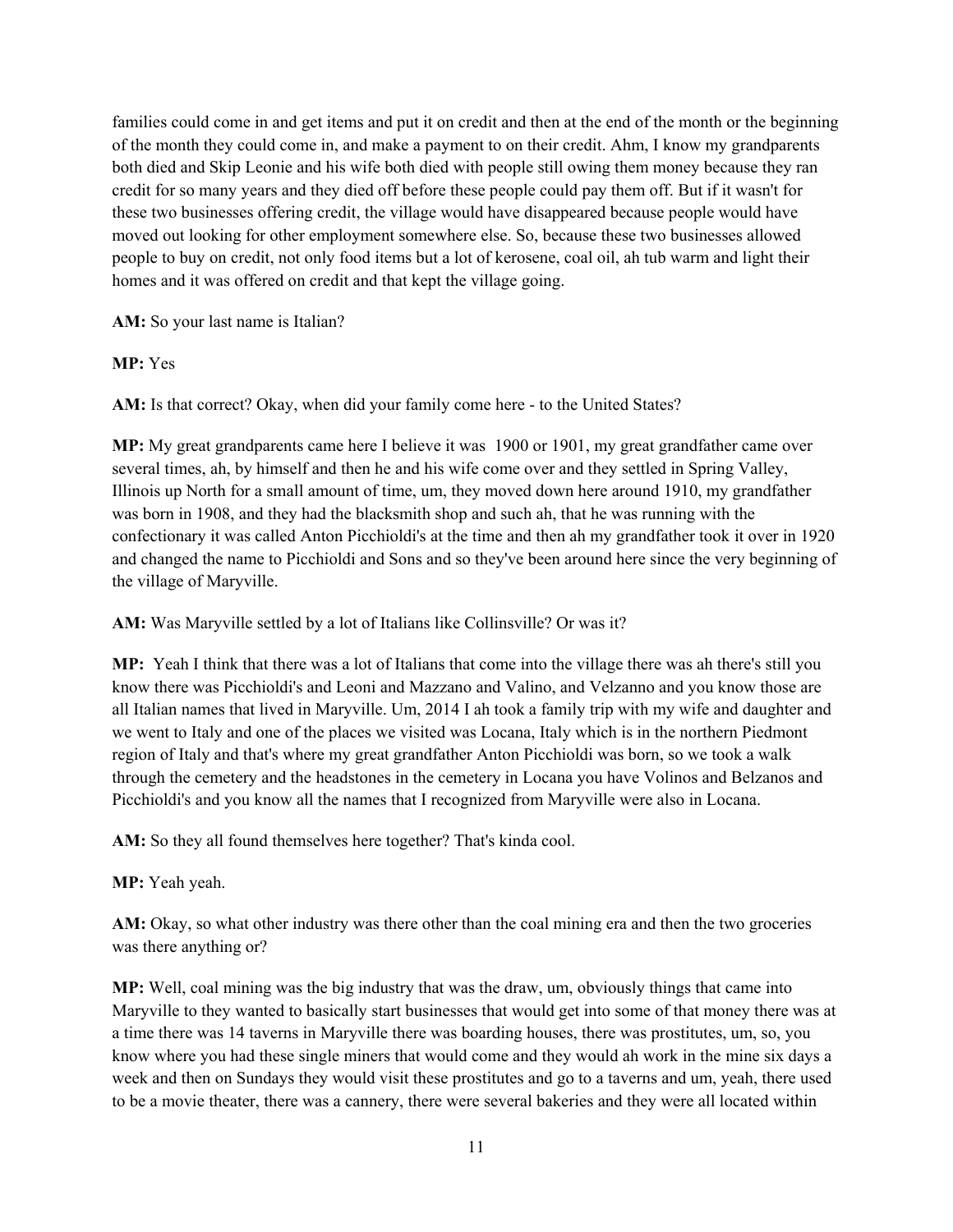the small area which they called "old Maryville" which is the region that we're in and they were all you know packed together within that small you know 3-4 block area in each direction. Um, an interesting fact about Maryville is that as you go down Main Street and you cross over the bike trail which used to be the railroad tracks and the part you drive that goes off to the left and that used to be called "Chinatown Road."

**AM:** I was just getting ready to ask you about that.

**MP:** So, if you look on some older maps, that area of Maryville is actually labeled Chinatown. And, my grandmother on my mother's side, she grew up in that area of Chinatown and always referred to it as Chinatown. Well, Chinatown got its name cause on, as I was saying, the mines were in 6 days a week, they were closed on Sundays because everybody went to church, and, that was their only day off from the mine, so they would all do their laundry on the same day, well nobody had driers, nobody had washing machines, they would hand wash everything, so after they'd wash it they'd string a clothesline and they'd hang their clothes up to dry. So, in this area of Maryville around the mine there, they had it was almost like a company town, they had these small little houses that were built by the mine that were to house employees. Well, every one of them would have lines out with clothes on it. Well the train started was coming through one day and it was either the president or the vice president of the train line was on the train and they're slowing down because of a slight incline, and they're going through that region, and he said "Oh my gosh, look at all the clothes hanging out on the lines, and it was you know, house to house to house, and clothesline to clothesline and all these clothes hanging out he says: "Man, that looks like a Chinese laundry, there must be a Chinatown there..." and that name stuck for some reason and it's always been called Chinatown and there has been often times where you have somebody's stopped by of Asian descent and wanted to know where the Chinatown region was because they'd seen it on a map, and so, where the museum is currently trying to work with the village to get a sign that's on Parkview Drive that says "Historic Chinatown Road" but we needed to try to come up with some way to differentiate it so that 911 was concerned that it would be a problem, so we've brought back choose a different areas that have had historic signs and such so we finally decided that normally you've got an oblong kind of street sign that we would put more of like a square sign on there that's said "Historic Chinatown Road" or something like that. So we're trying to work with the village to do that.

**AM:** Okay, so, they all went to church on Sundays. Were there a lot of churches in town?

**MP:** There was several churches and the churches were always a big part of Maryville because that's usually where everybody got their entertainment with they'd go to the church service on Sunday morning and then usually in the evening there'd be some kind of a program whether it be some kind of Sunday school kid's program or they'd have some kind of a dance, or they'd have a speaker of they'd you know they'd always do something and a lot of times the fire department would be involved with that also just because that was like the community thing to do.

**AM:** How about when you were a kid did your parents make you go to church?

**MP:** They did we used to go to Saint John's Lutheran Church which was in what they called the Pleasant Ridge area of Maryville, which was one of the very first areas of Maryville was ah Pleasant Ridge where St. John's Lutheran Church is which is ah down West Main Street ah, you take it to Pleasant Ridge Road,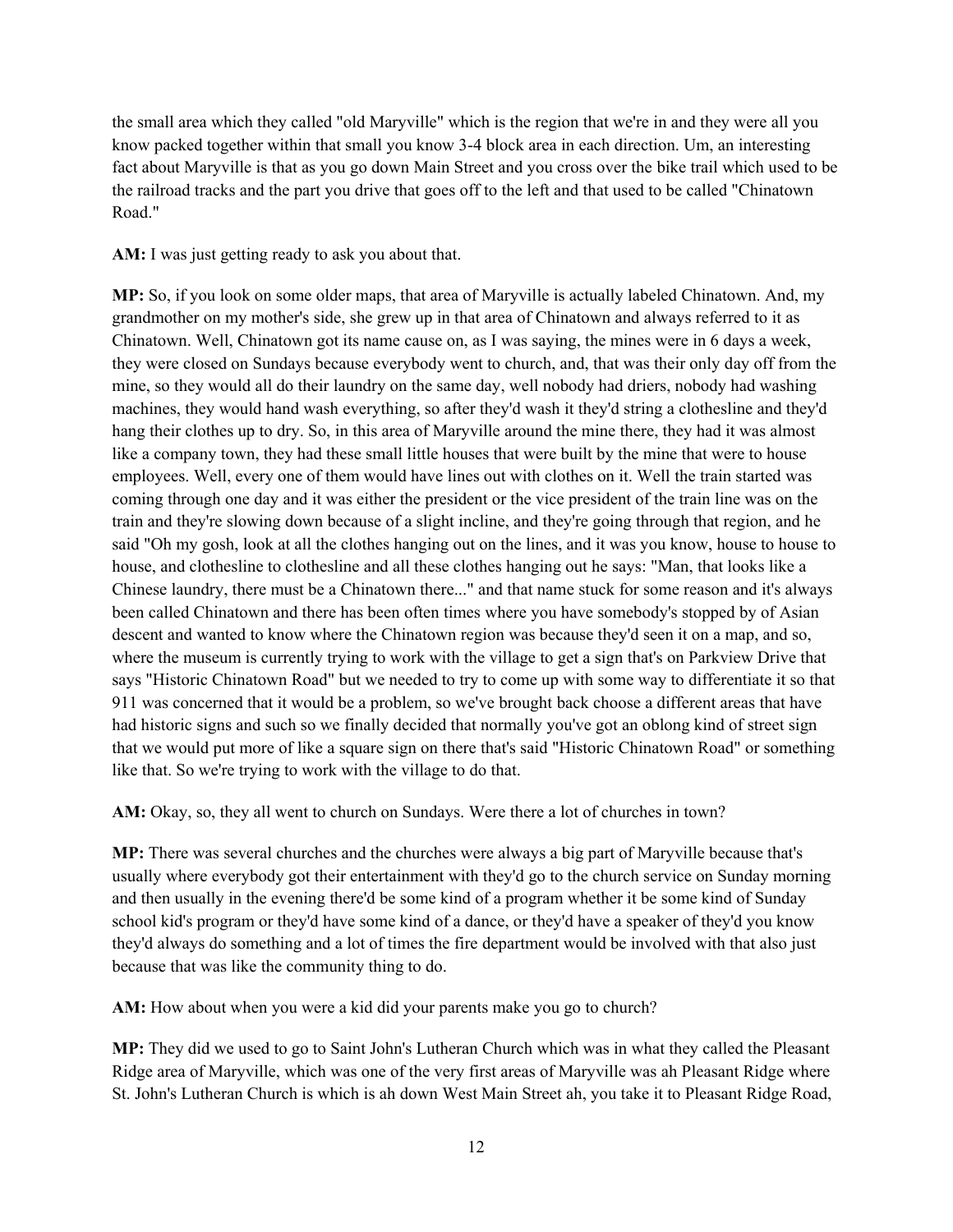so that's where we went to church that's where my grandfather and grandmother on my mother's side went. My dad's side of the family um, were more atheist, my grandmother was raised Catholic but she never was a devout Catholic and she'd only attend every once and awhile, um, so they never really went to church on their side, because grandparents ran the store, and again, they worked 6 days a week well on Sundays was their day to rest, and they did because they were up 5 or 6 in the morning until 10 , 11 o'clock at night running the store and the garage and such.

AM: So what did you do when you worked in the store?

**MP:** Um, usually stocked shelves or back then, you had soda machines with soda bottles and people would come in and they could buy one bottle at a time or a six pack, well, and they would bring those bottles back and they would get three cents or a nickel or whatever it was at the time in return of the bottles. So, people would come back and they would have you know, Coke and Pepsi and the 7-UP and the RC Cola all this and that in the 6 pack well those bottles all had to be sorted and put in different cases so that when the soda company came back to retrieve their bottles, that they were picking up the Coke bottles or Pepsi bottles, or whatever so they weren't picking up somebody else's body so you had to sort individually sort all those different bottles and put them into the different cases so that was one of my duties that I hated [laughs]

**AM:** So you hated that, what was your favorite thing to do?

**MP:** Um, my favorite thing to do was just kinda hang around the store and talk to people and ah you know hear all the stories and you know listen to talk and the grocery store at the time that was kinda the ah, um, clothesline of the day, where people would come in and say "Hey did you hear about this..." that was the social media at the time you know, it was face to face social media so they'd come in and they'd say "Hey did you hear you know so and so's you know uncle passed away or.... " so you'd hear all these rumors and facts and such of what was going on, I vividly remember that. Um, I did like stocking the shelves some of the times you know, it all depended and I was small so I had you know, I did everything up to about 3 or 4 feet and then my parents had to come back and do everything else above it.

AM: So how old were you when your parents closed the store?

**MP:** Ah that was in 1976 so, I was 14.

AM: Okay - alright. So is there anything else you would like to tell me?

**MP:** Um, this flier here is the it's titled "The Self-Guided Tour To Historic Points of Interest In Maryville." And this might help you with it - it talks about some of these aspects of the village itself there's a map that shows this is the old part of Maryville here, here's Third so Jim's would be right there, and ah,

**AM:** So this would be Chinatown here?

**MP:** Yep. And right about the P's at is where Jim and Janice live, um, so this was considered like the old part of Maryville, um the Lutheran Church.